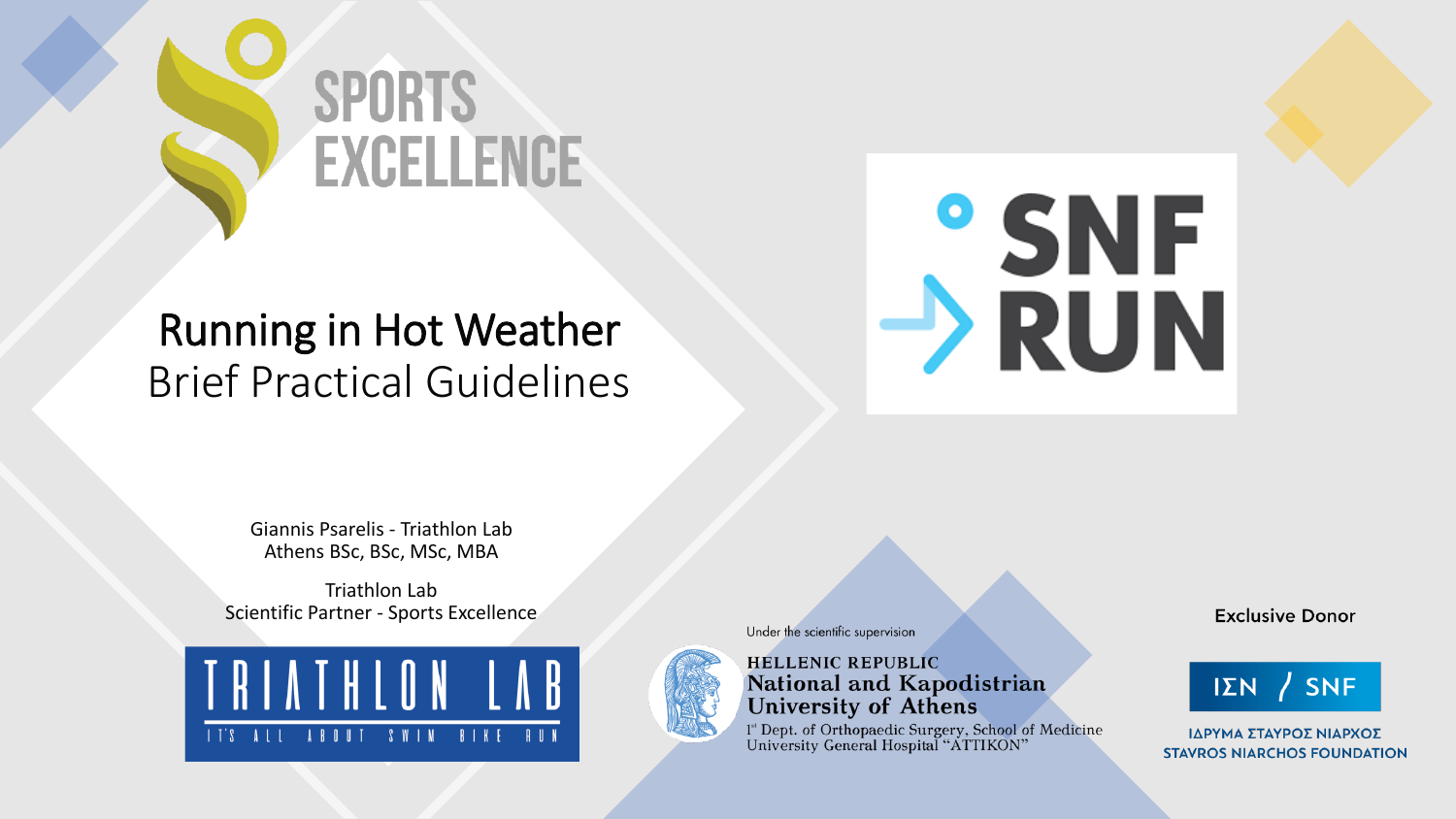### Race Day Weather Forecast(21:00)

Temperature : 31 Celsius Degrees Humidity: 44 % Wind : 2Bft from South- West direction



From : [www.meteo.gr](http://www.meteo.gr/)

The organizers will inform the participants about weather conditions continually prior to the race

#### **CONTENTS**

What steps can be taken to minimize the risk of heat illness? Race Day – Brief Tips Sports Medical Australia- Some Golden Rules for Training and Competition Medical Aid Stations Water Aid Stations Heat Related Disorders Factors that increase the risk of heat illness include amongst others Adjusting training and competition intensity to conditions Timing of sessions Heat waves Summary of the main recommendations for hydration References

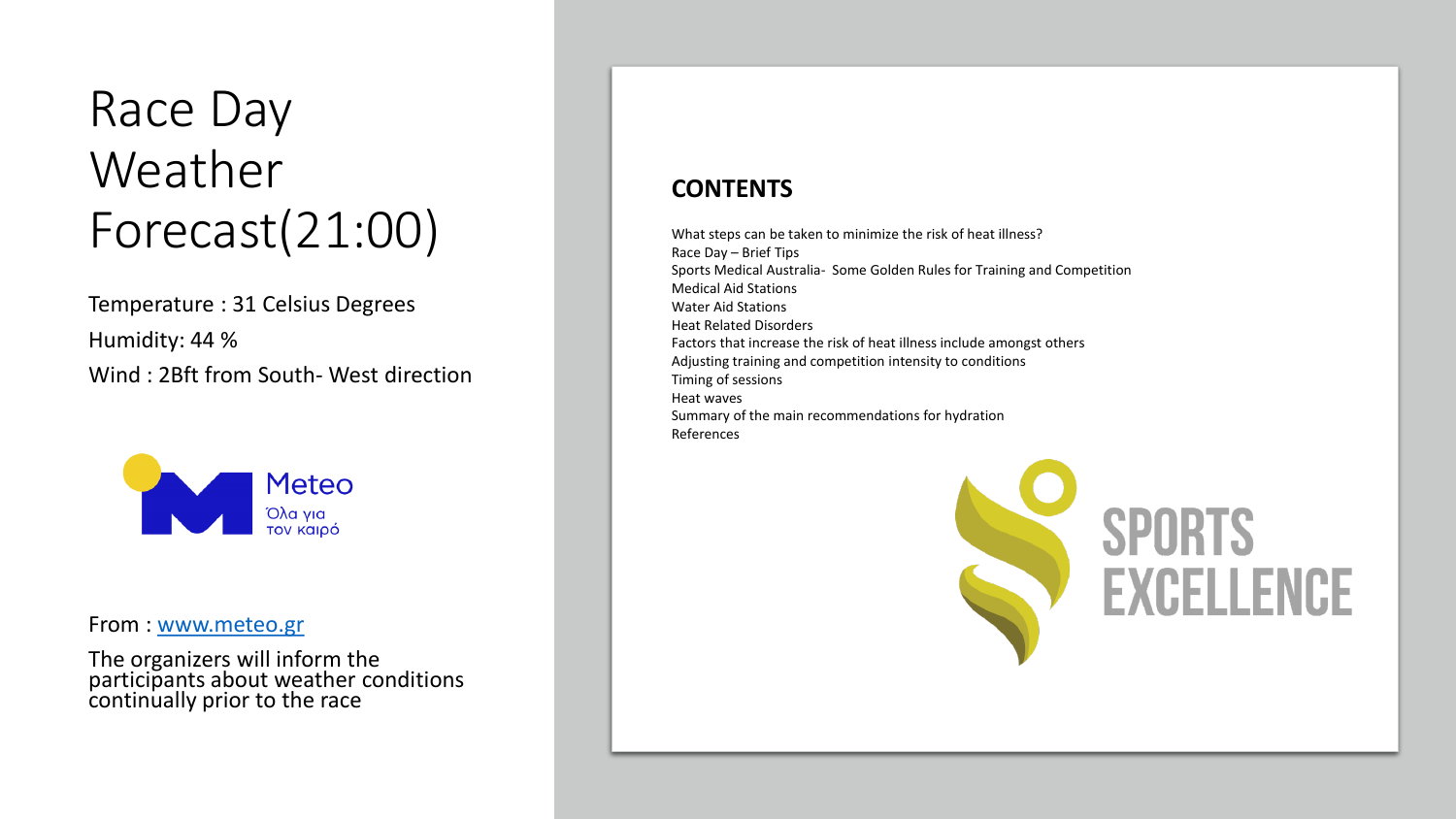## What steps can be taken to minimise the risk of heat illness?



Acquiring adequate fitness and acclimatization



Adjusting training and competition intensity to conditions



Timing of sessions





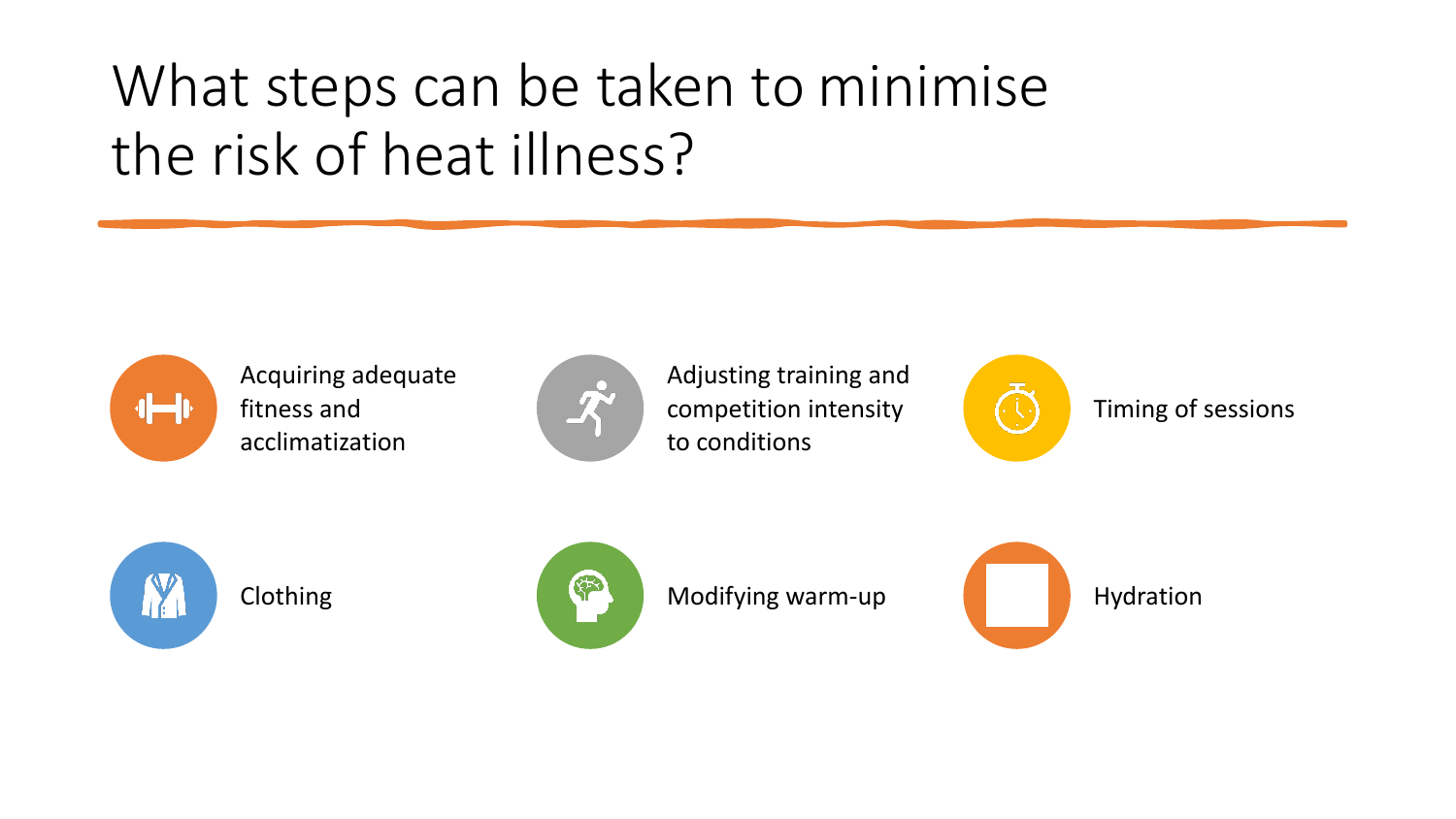

Choose proper clothing for warm conditions that will allow easy evaporation of sweat from the skin.

Choose light coloured clothing (avoid dark colours) , light weight and loose fitting, and with high UV protection.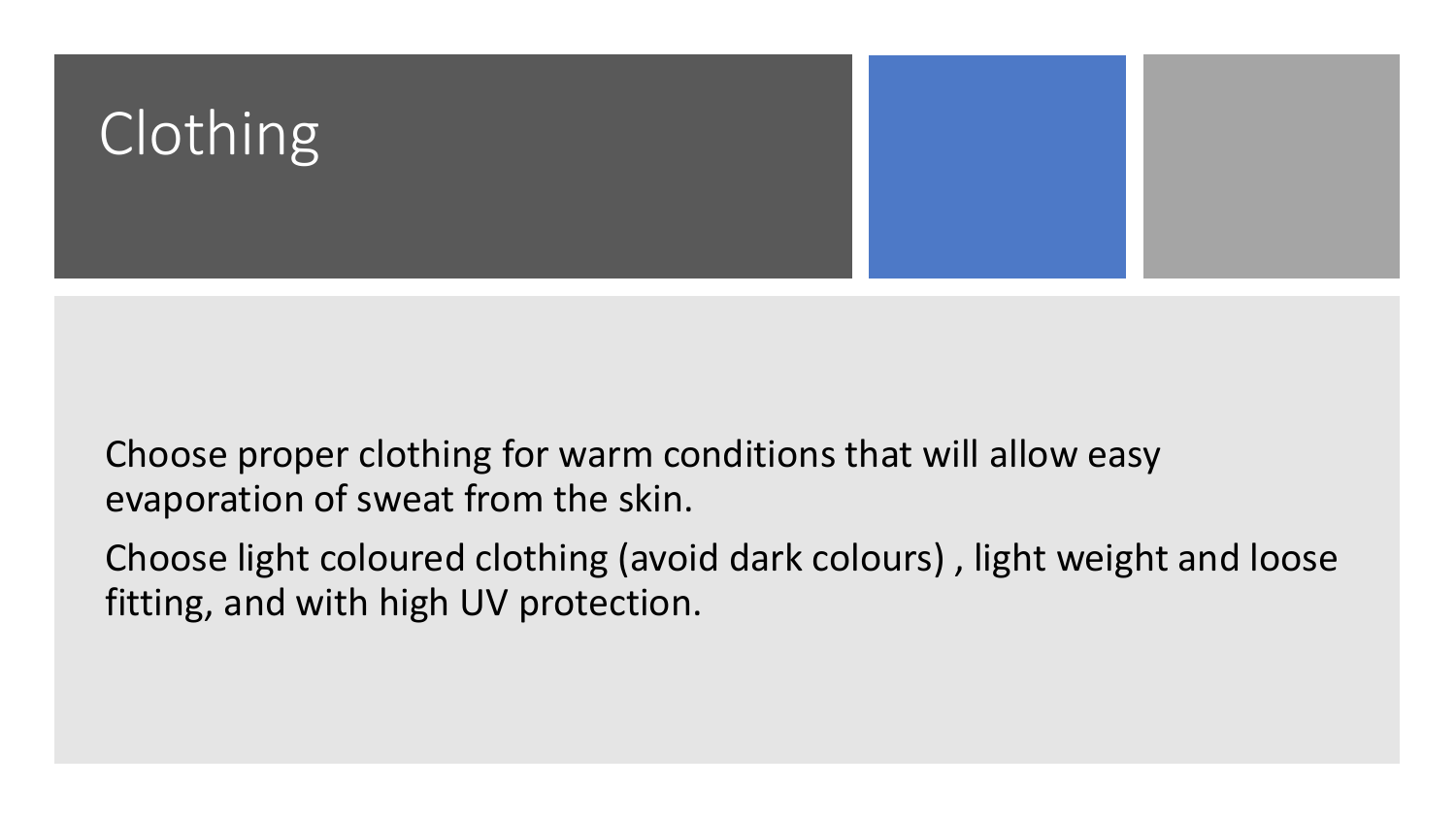## Modifying warm-up







#### IN HOT CONDITIONS, THE DURATION AND INTENSITY OF A WARM-UP SHOULD

BE REDUCED TO MINIMISE THE INCREASE IN BODY HEAT AND

TEMPERATURE BEFORE **COMPETITION**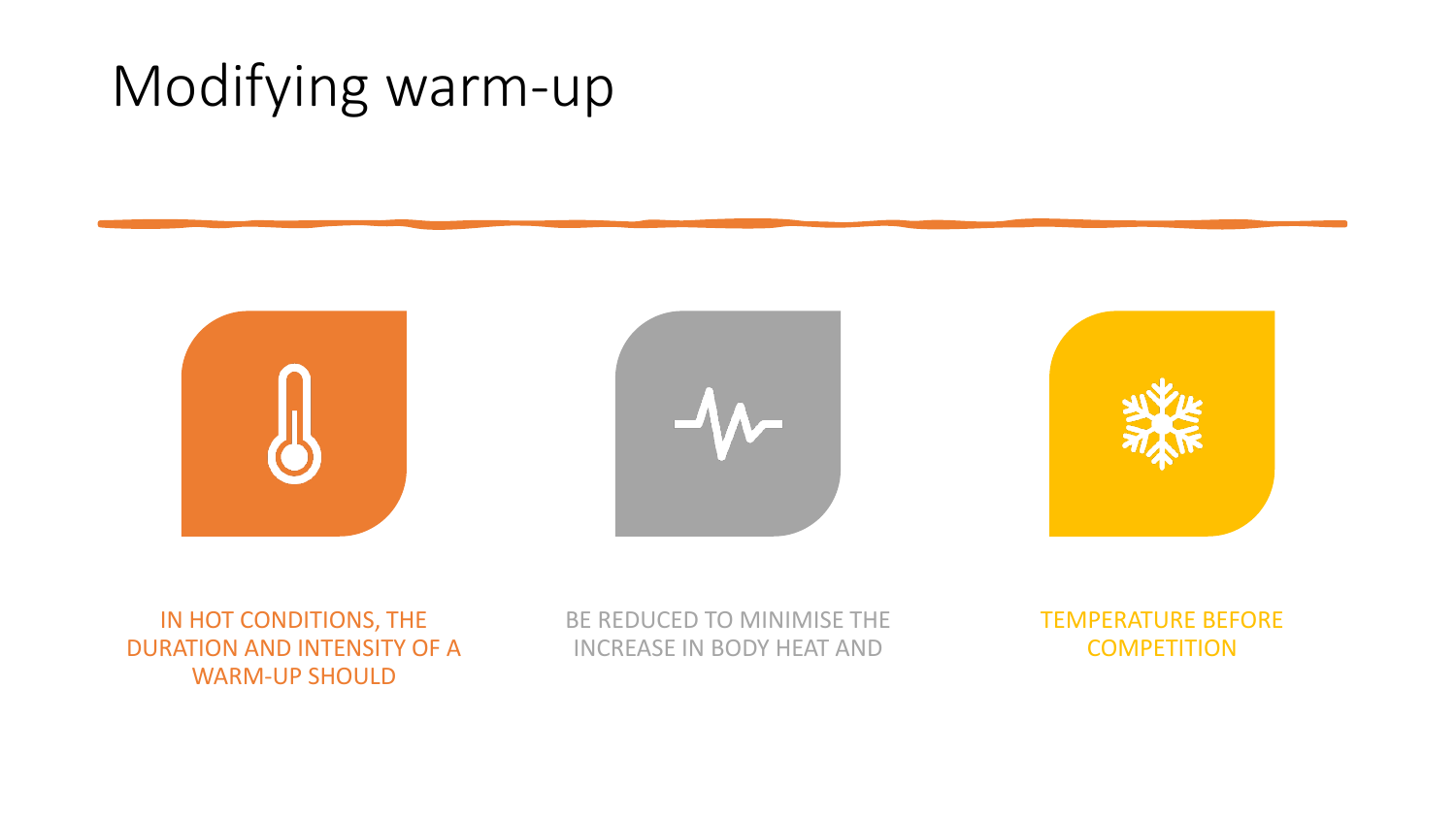## Drinking (Hydration)

Substantial amounts of water are lost through sweating when exercising vigorously in the heat. During strenuous exercise sports



people often replace only half their sweat losses, but they tolerate moderate levels of dehydration well.

To minimise dehydration, drink about two cups of water in the 2 hours before exercising. During exercise lasting 60 minutes or longer, 2-3 cups (500-750 ml) of cool water or sports drink per hour are sufficient for most sports.



Dehydration is rarely the sole cause of sports heat illness, but maintaining an adequate water intake assists temperature control.

Carbohydrate and electrolytes in sports drinks help to maintain performance in endurance events.



Water intake exceeding sweat loss in events lasting several hours can lead to the harmful condition of hyponatraemia(low blood sodium)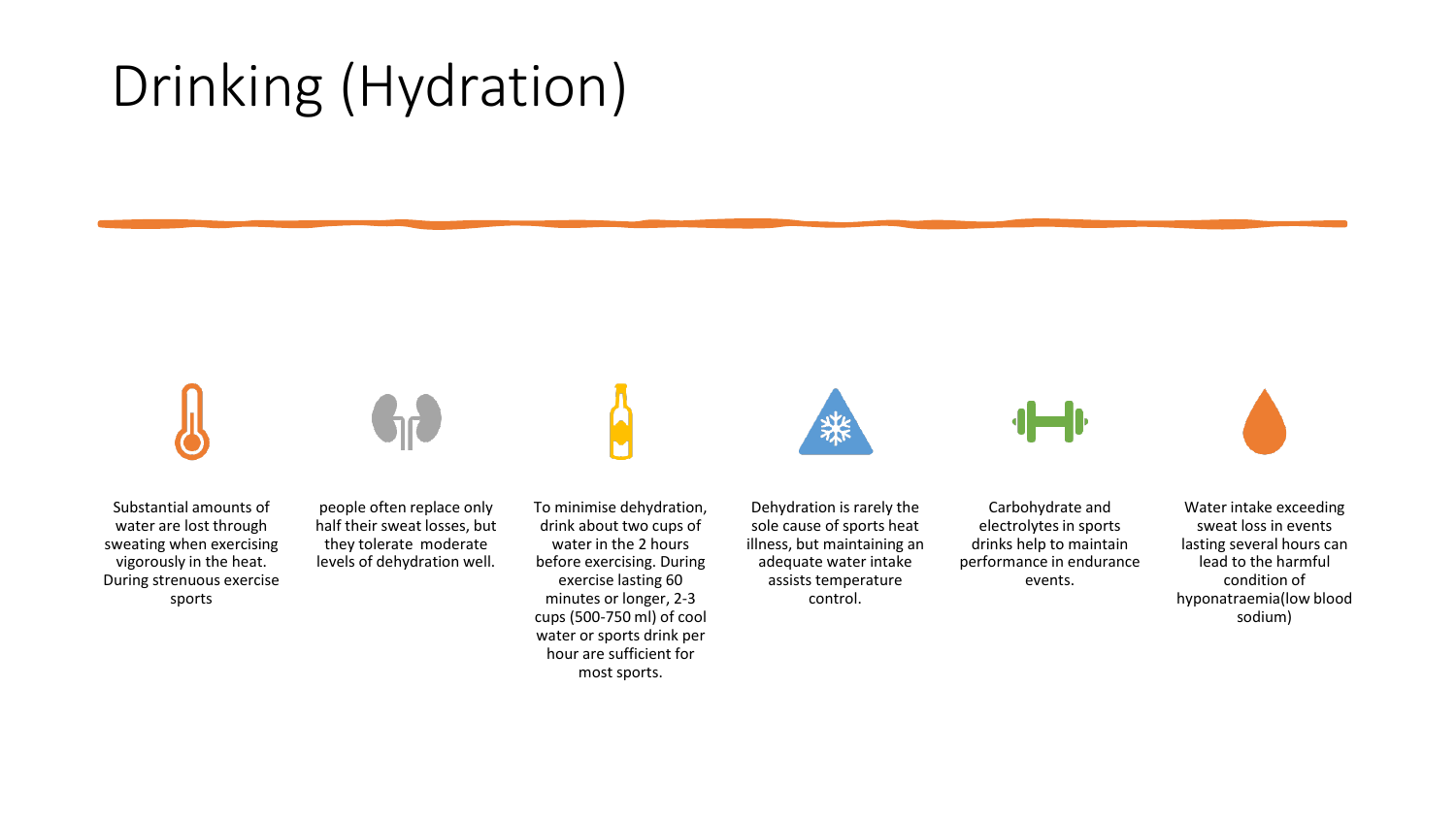#### When should I consider not to participate?



- Low Degree of Physical Fitness (e.g. Running 2-3 per week the last 6 weeks)
- Dehydration
- Lack of Heat Acclimatization
- A previous History of Heat Stroke
- Certain Medications including diuretics & antidepressants
- Illness/ Virus Infection the last 7-10 days especially those involving fever, respiratory infections, diarrhea e.tc.
- Haven't done Cardio exams the last 4-6 months
- Covid-19 the last Weeks: Consult your doctor

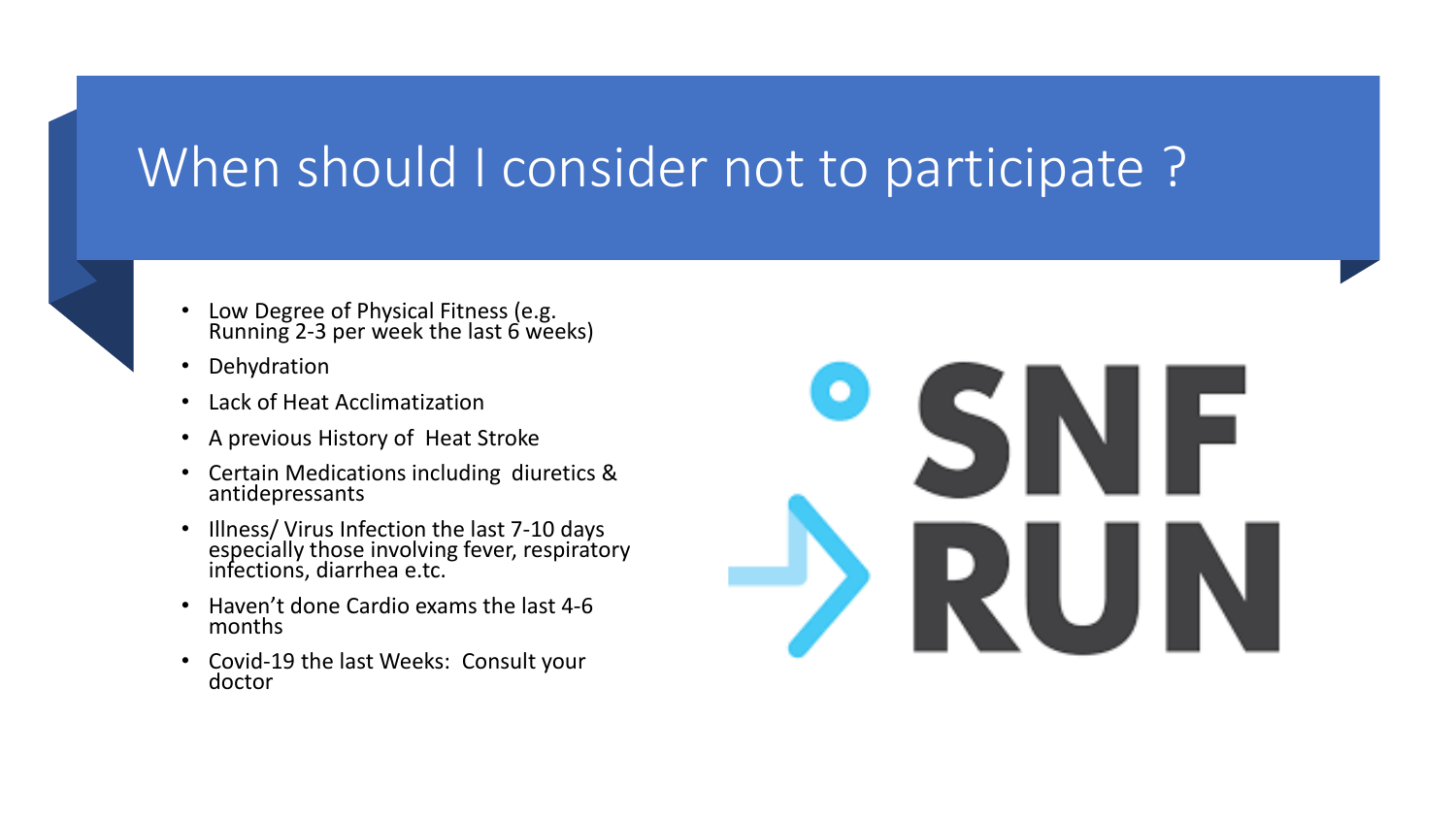### Race Day – Brief Tips



- Adequate fluid consumption before- during and after the race. Consistent Hydration (6ml/ body weight the last 2-3 hours)
- Light Lunch
- Stay away from the sun
- Reduce Warm up length
- Re-adjust the running pace. Consult your Coach.
- Participate with the Goal to do an easy run. It's not a race. You are advised to choose a comfortable running speed
- Choose Clothing with easy evaporation of sweat from the skin. It should be light coloured, light weight and loose fitting

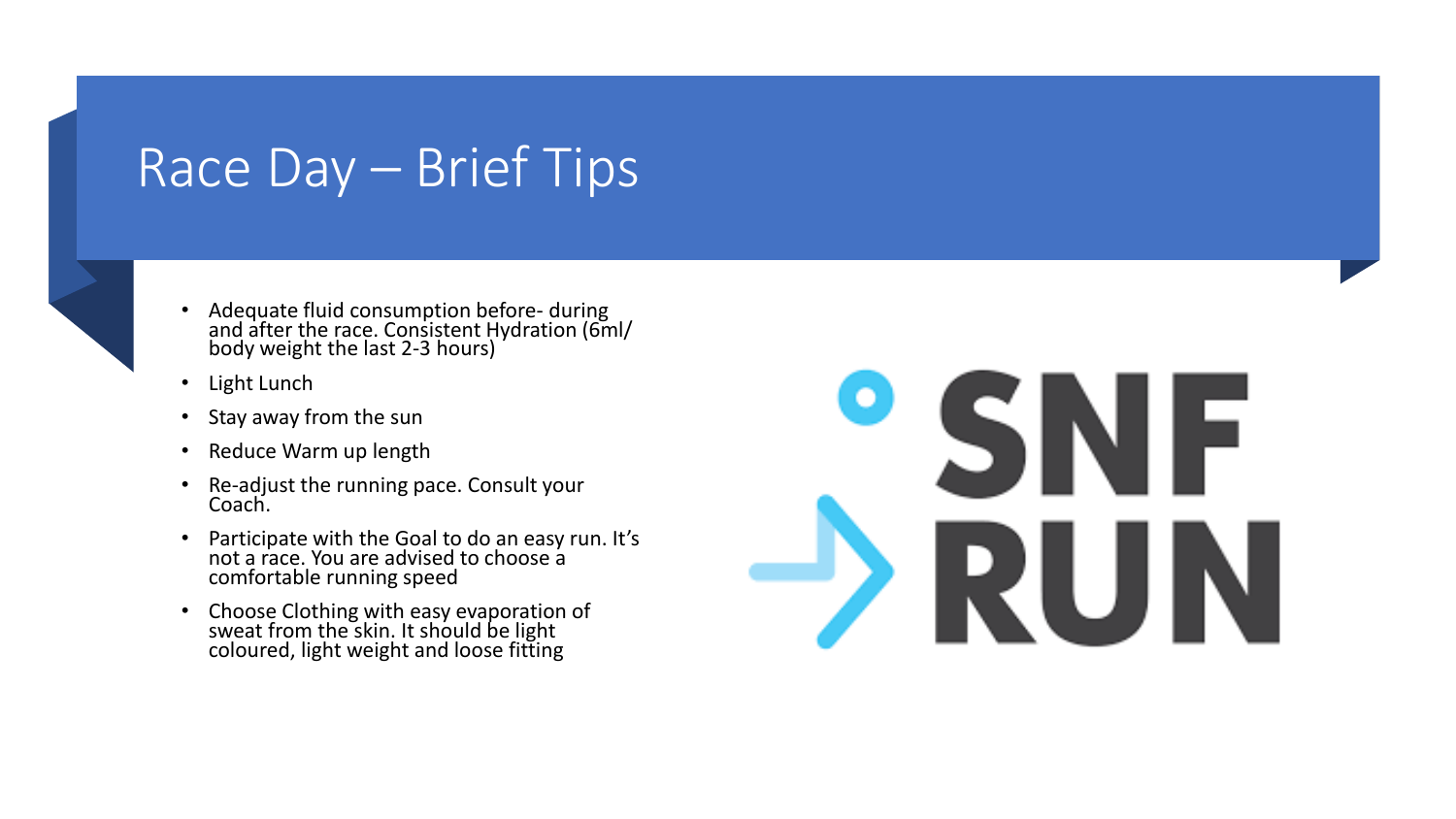#### Sports Medical Australia- Some Golden Rules for Training and Competition

| Achieve                                                                                                                | Exercise                                                         | Do not undertake                                                                                                                             | <b>Drink</b>                               | <b>Stop</b>                                                                                                  | Stop                                                                                                                  |
|------------------------------------------------------------------------------------------------------------------------|------------------------------------------------------------------|----------------------------------------------------------------------------------------------------------------------------------------------|--------------------------------------------|--------------------------------------------------------------------------------------------------------------|-----------------------------------------------------------------------------------------------------------------------|
| Achieve a high level of<br>physical fitness before<br>exercising strenuously<br>in competition, or in<br>warm weather. | Exercise at moderate<br>intensity in hot or<br>humid conditions. | Do not undertake hard<br>exercise, or exercise in<br>hot or humid weather<br>if you feel unwell or<br>are recovering from<br>recent illness. | Drink water before and<br>during exercise. | Stop exercise if you<br>feel unwell when<br>exercising hard, or if<br>exercising in hot or<br>humid weather. | Stop other sports<br>participants if they<br>appear unwell,<br>confused or show loss<br>of skill and<br>coordination. |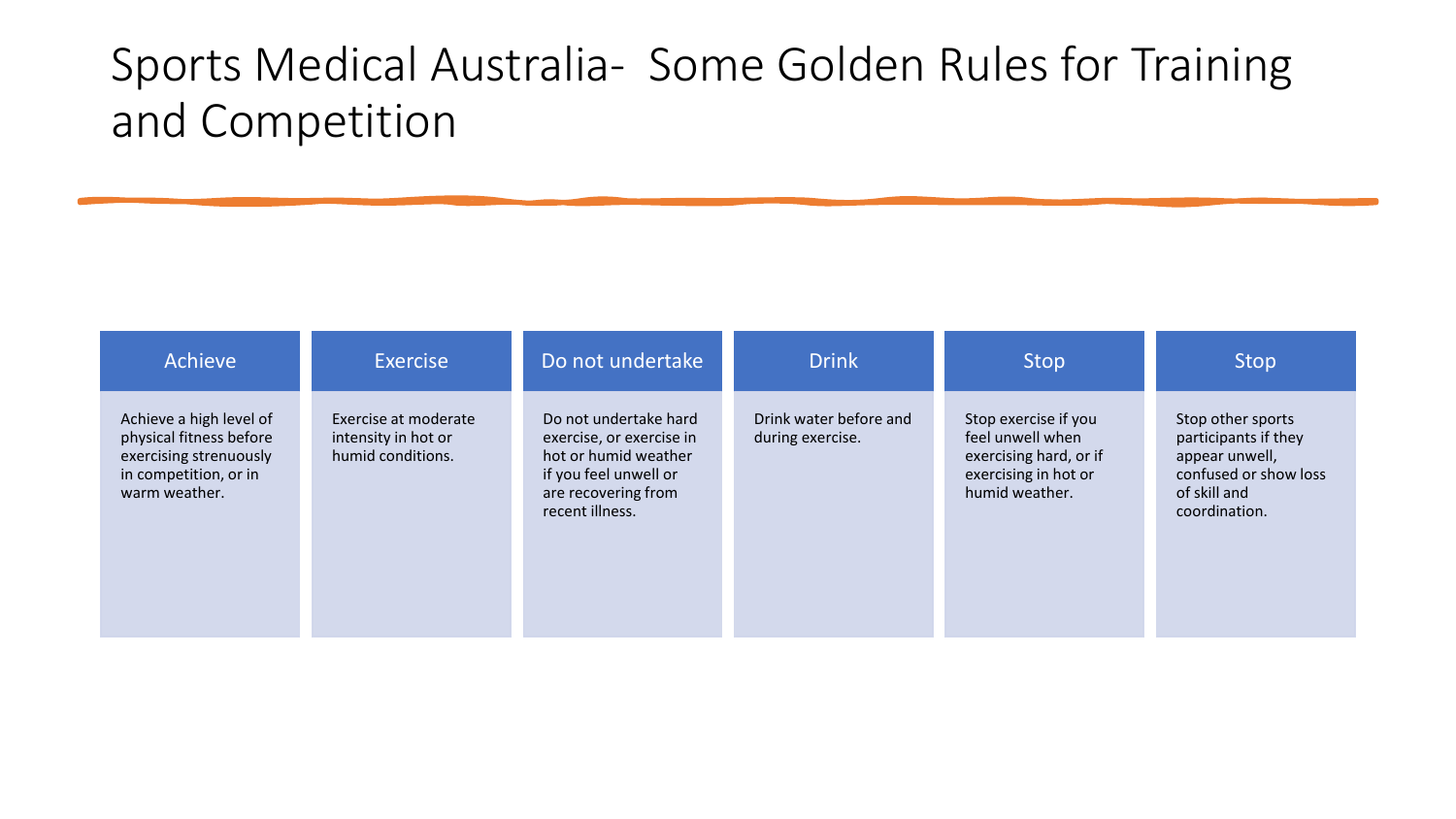### Medical Aid Stations



#### Medical Teams with be positioned at the following

- Start of the Race (Panathenaic Stadium)
- 3th km
- 4,6<sup>th</sup> km (Syntagma Square)
- 6th km
- $\bullet$  7<sup>th km</sup>
- 8<sup>th km</sup> (Mobile Unit)
- 9 th km
- Finish Area SNFCC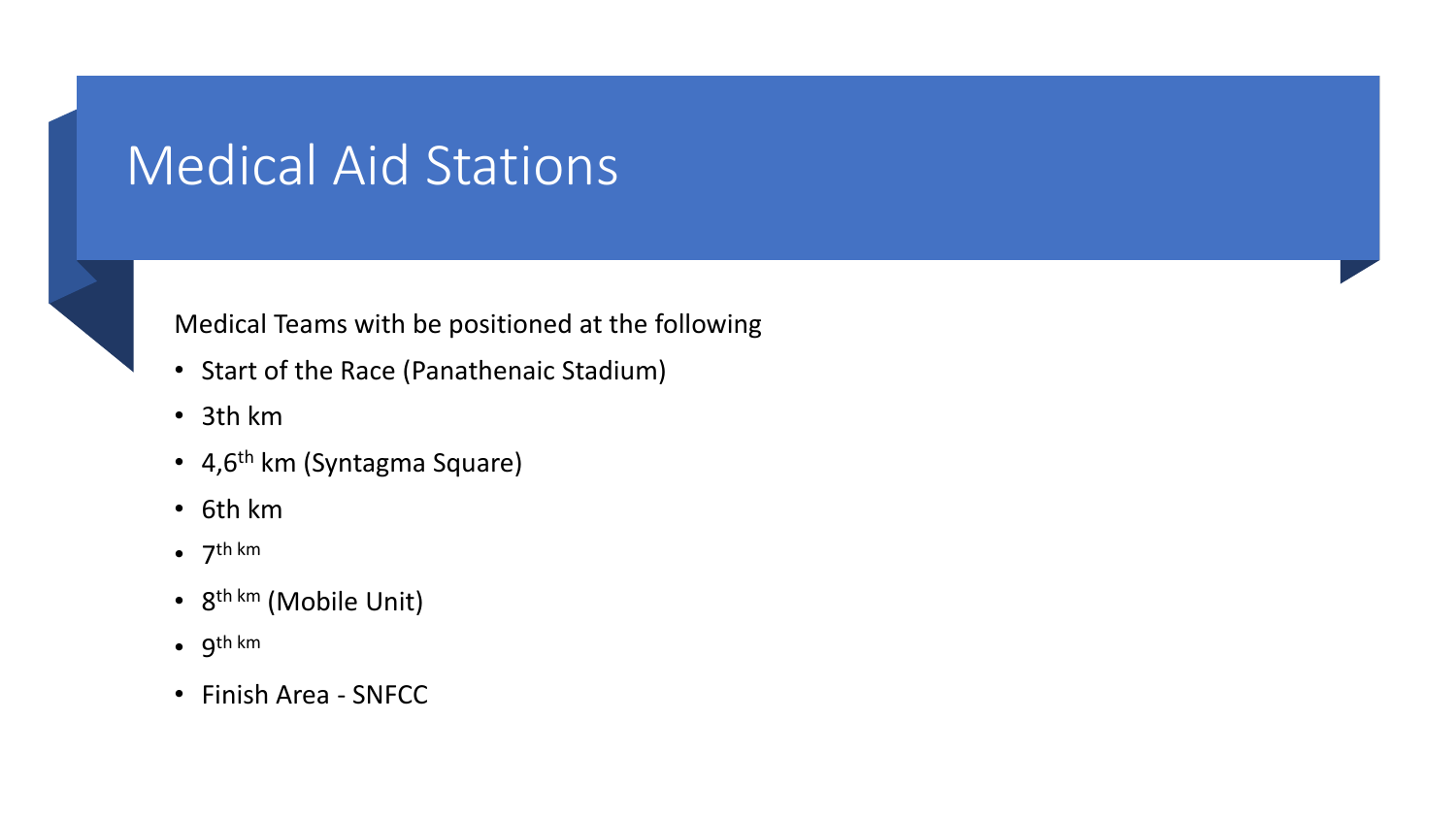#### Mobile Medic Teams



- 3 Para medics motorcycles
- 4 Ambulances around the course & at the finish area
- 2 Mobile medic teams following the last runner (both races 6km and 10 km)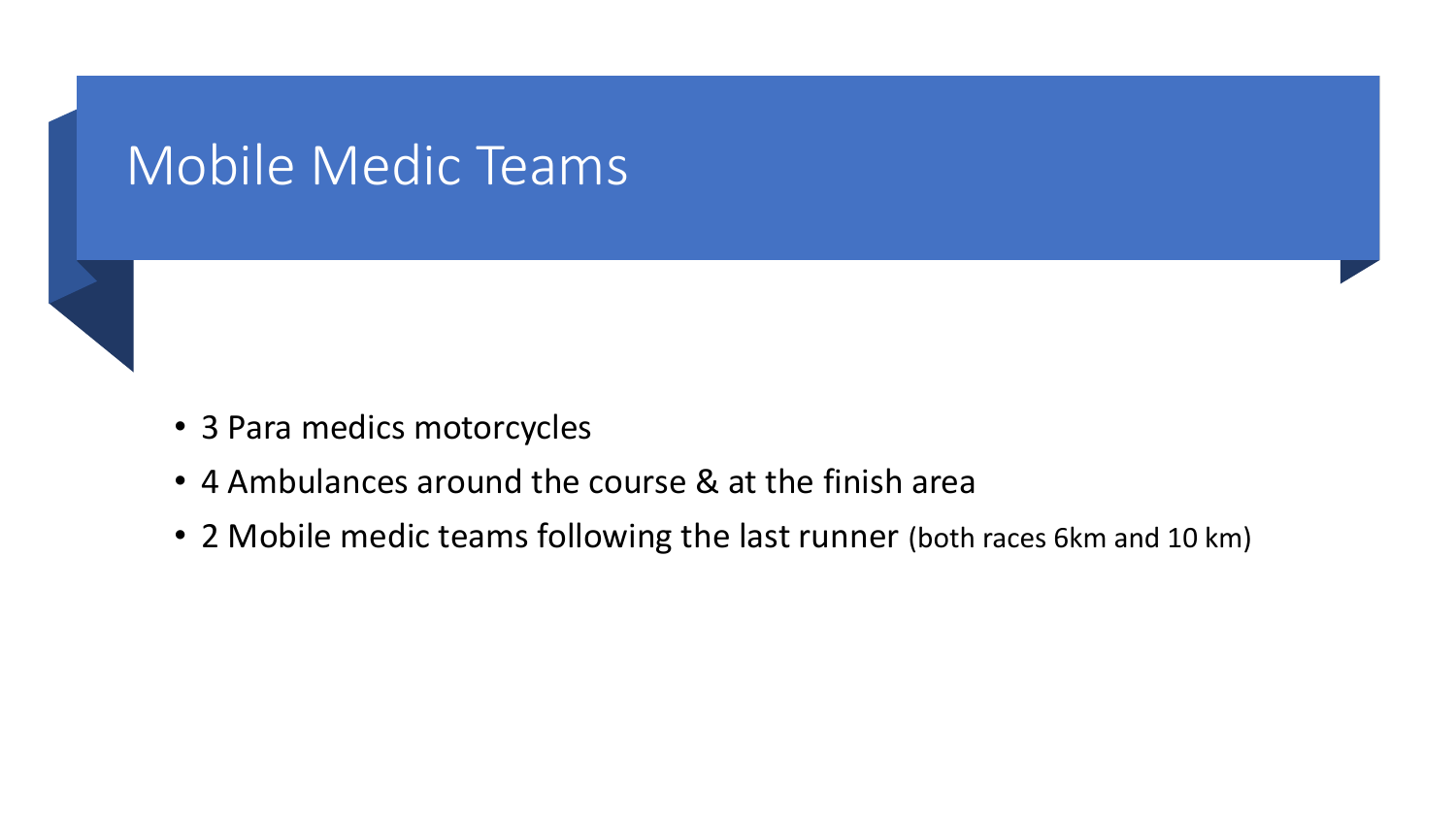#### Water Aid Stations

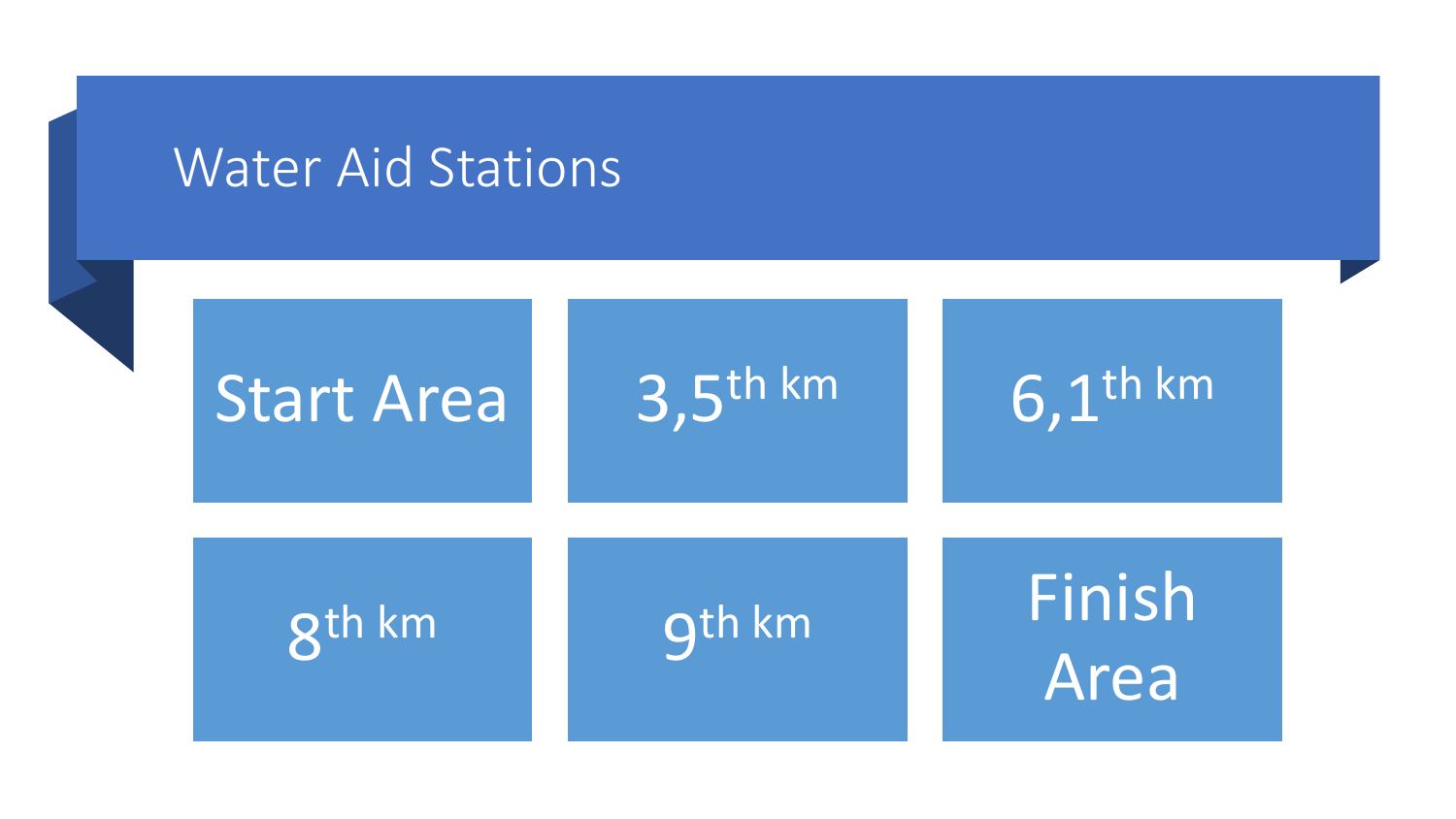### Heat Related **Disorders**

#### Heat Cramps

#### Heat Exhaustion

### Heatstroke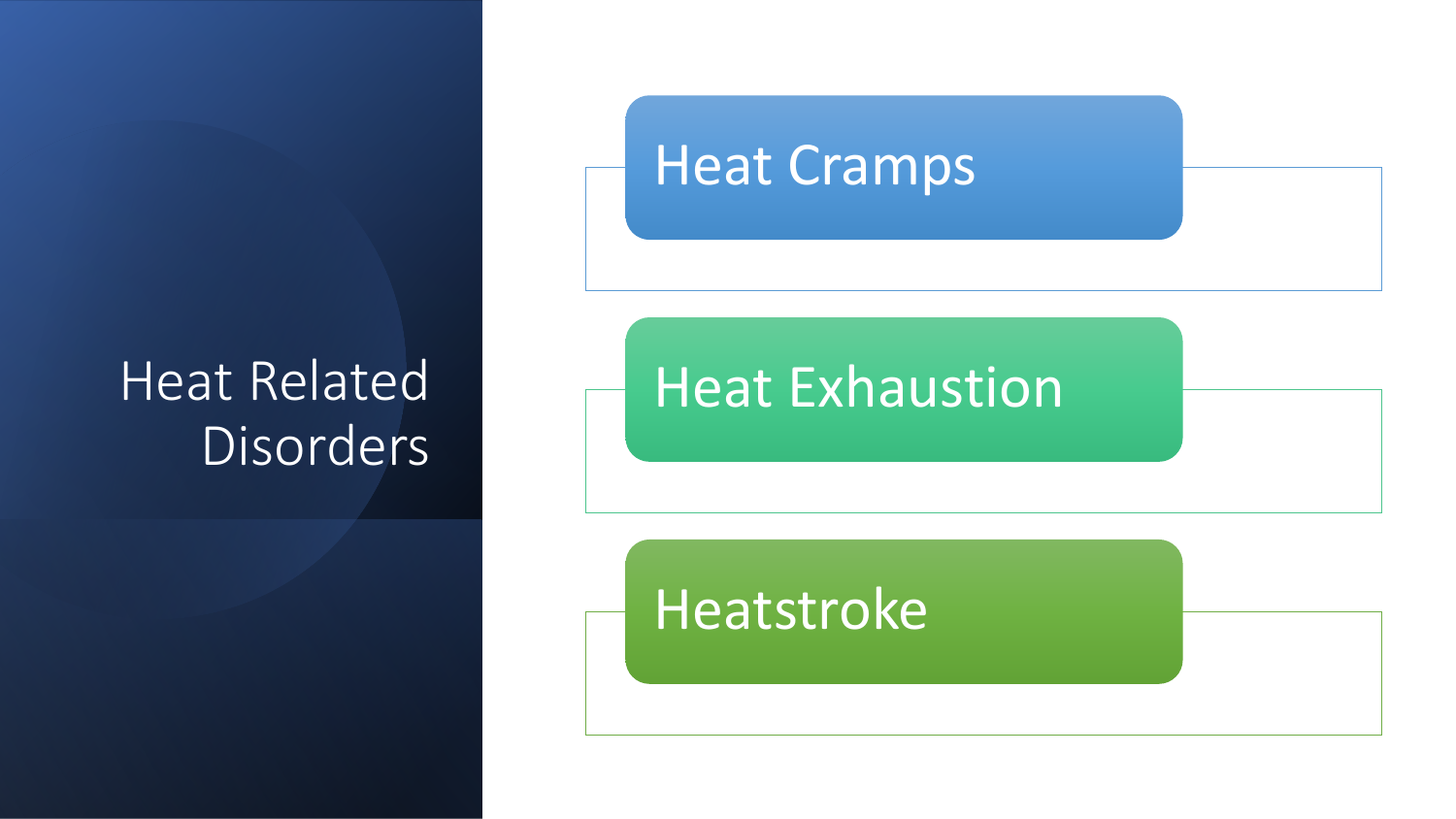# Heat Cramps

- Heat cramps are considered as the least serious of the three heat disorders,
- They are characterized by severe and painful cramping of large skeletal muscles that are most usually heavily used during exercise.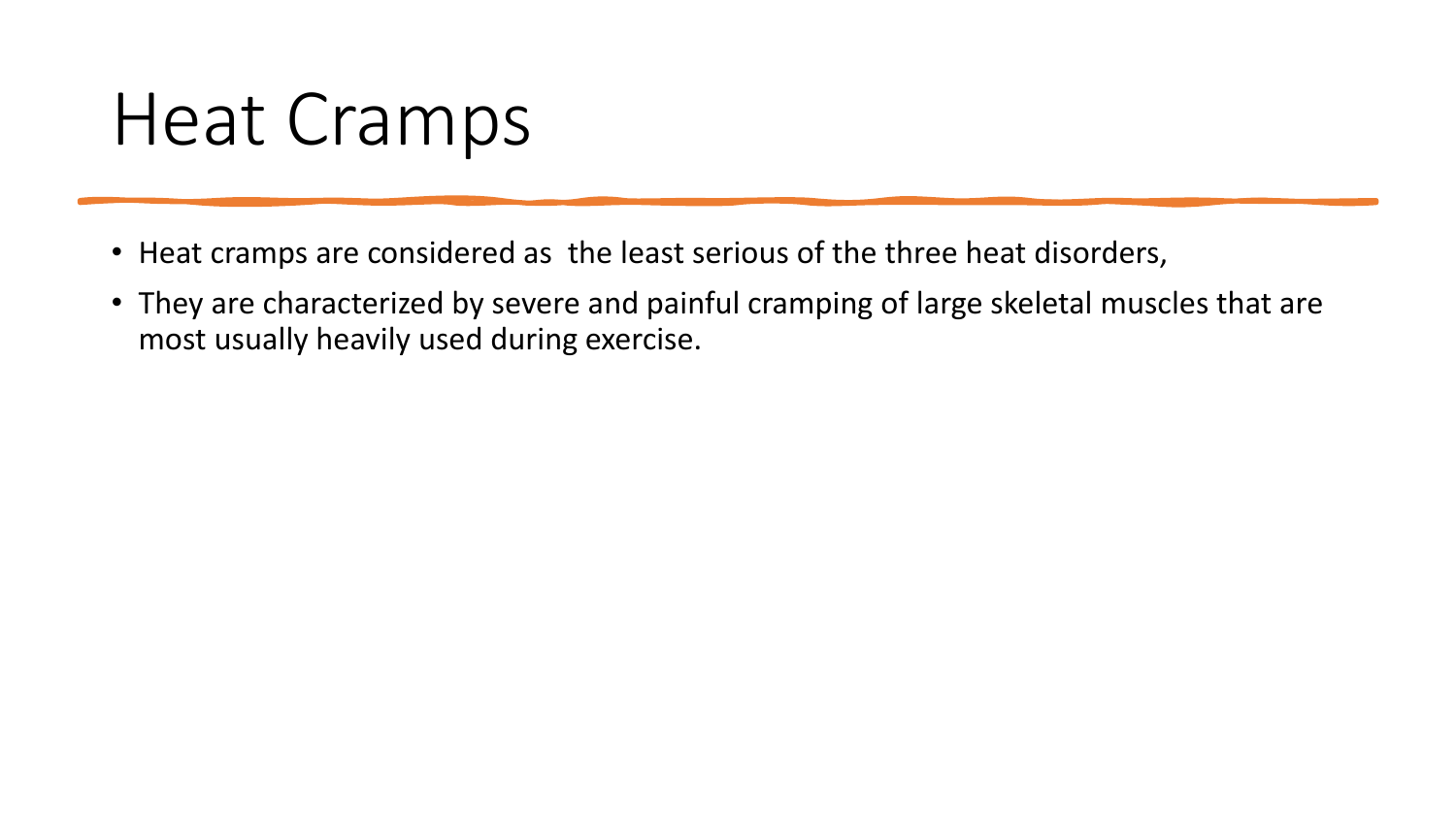# Heat Exhaustion

- Heat Exhaustion usually is accompanied by such symptoms as extreme fatigue, dizziness, nausea, vomiting, fainting, and a weak, rapid pulse.
- People who are unfit or not acclimated to the heat are more exposed than others to heat exhaustion.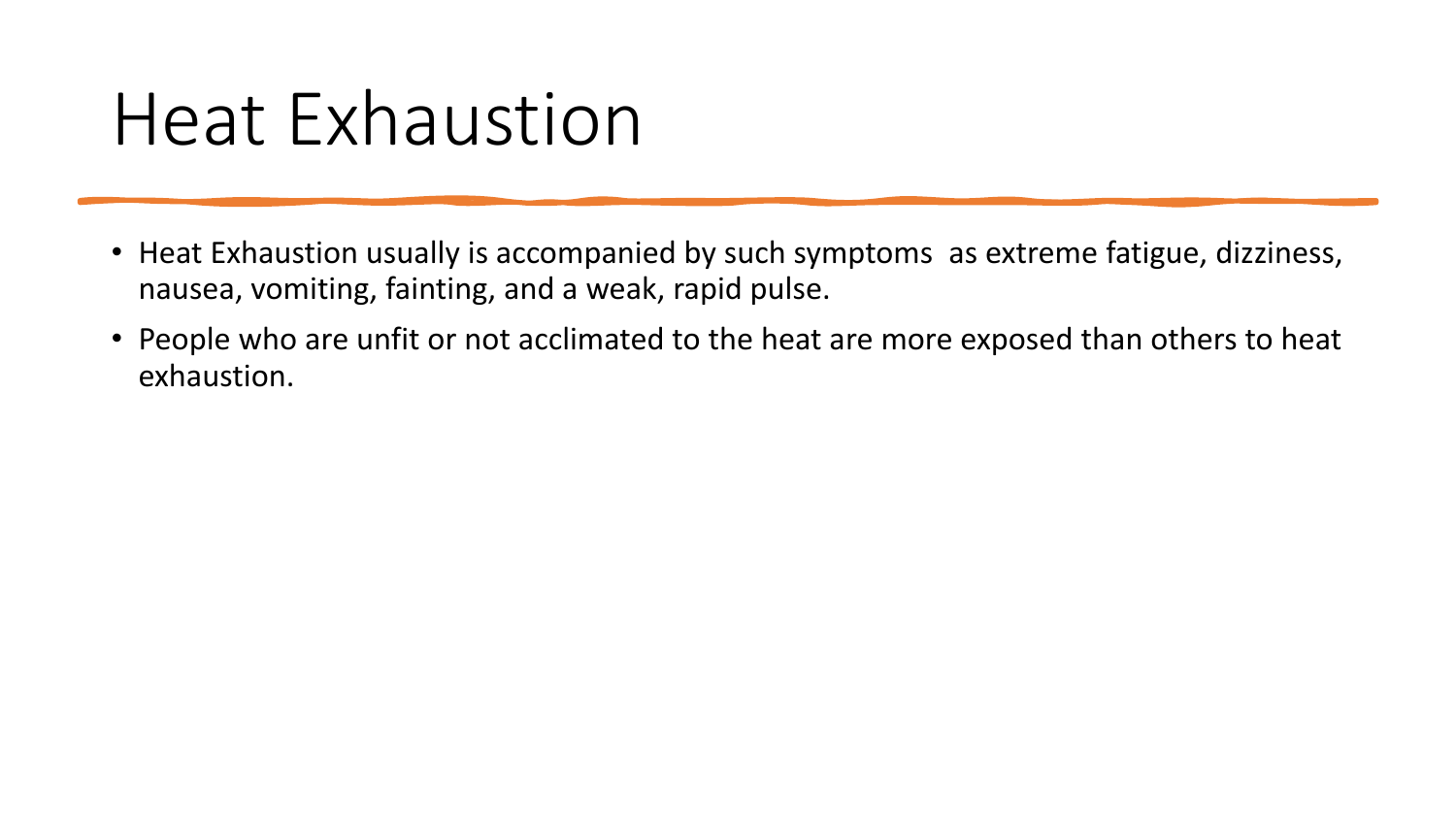# Heatstroke

- Heatstroke is considered a life threatening that is caused by failure of the body's thermoregulatory mechanisms heat disorder and demands immediate medical attention
- Internal body temperature : exceeding 40 Celsius Degrees.
- Symptoms : Confusion, Disorientation, or uncossciousness.
- Runners who show signs of altered mental function, loss of consciousness or collapse during exercise are likely suffering heat stroke.
- Runners showing signs of confusion, loss of skill, loss of coordination or irrational behaviour should be stopped and removed from the field immediately.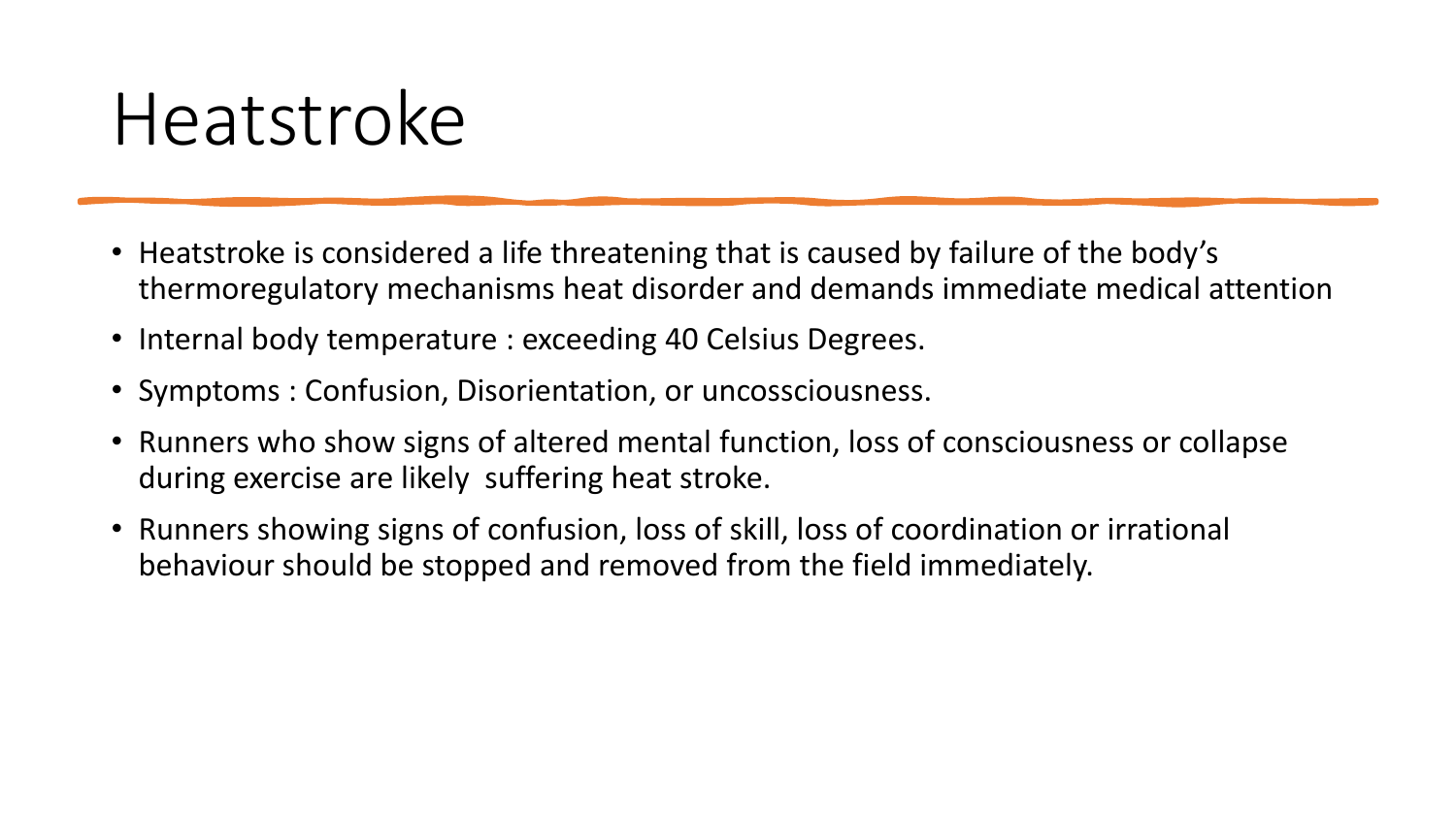Factors that increase the risk of heat illness include amongst others:

- Lack of fitness (due to insufficient training that includes some at competition intensity and duration).
- High % exercise intensity e.g. exercising/ running close to personal capacity.
- Previous history of heat illness and/ or heat intolerance.
- High Thermal loads = High air temperature- high humidity high radiation
- Low air movement/no wind
- Long Periods of exposure to hot conditions.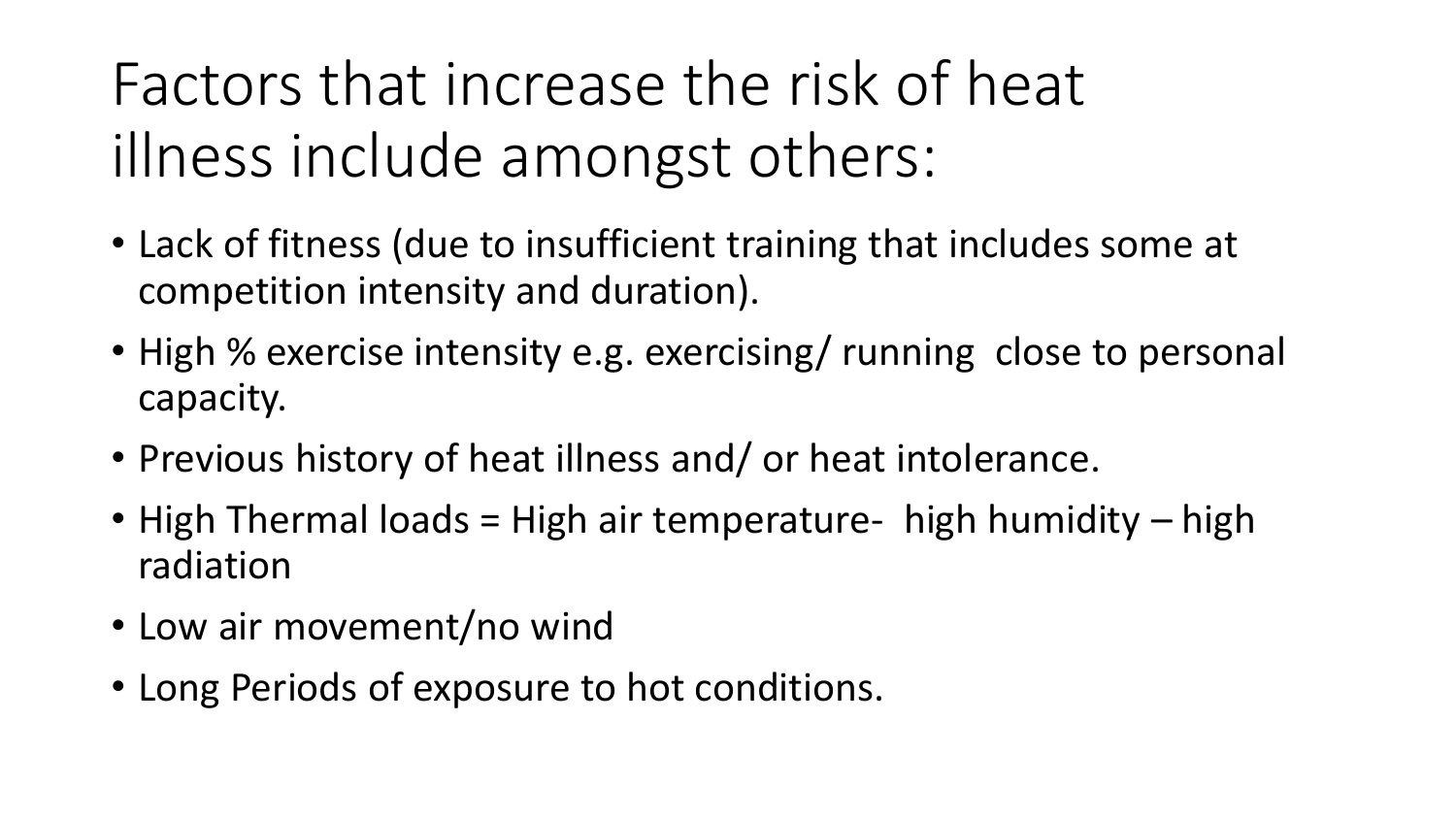Factors that increase the risk of heat illness include

- Heavy clothing
- Lack of acclimatization
- Dehydration (inadequate water intake before exercise and during sessions)
- Illness and medical conditions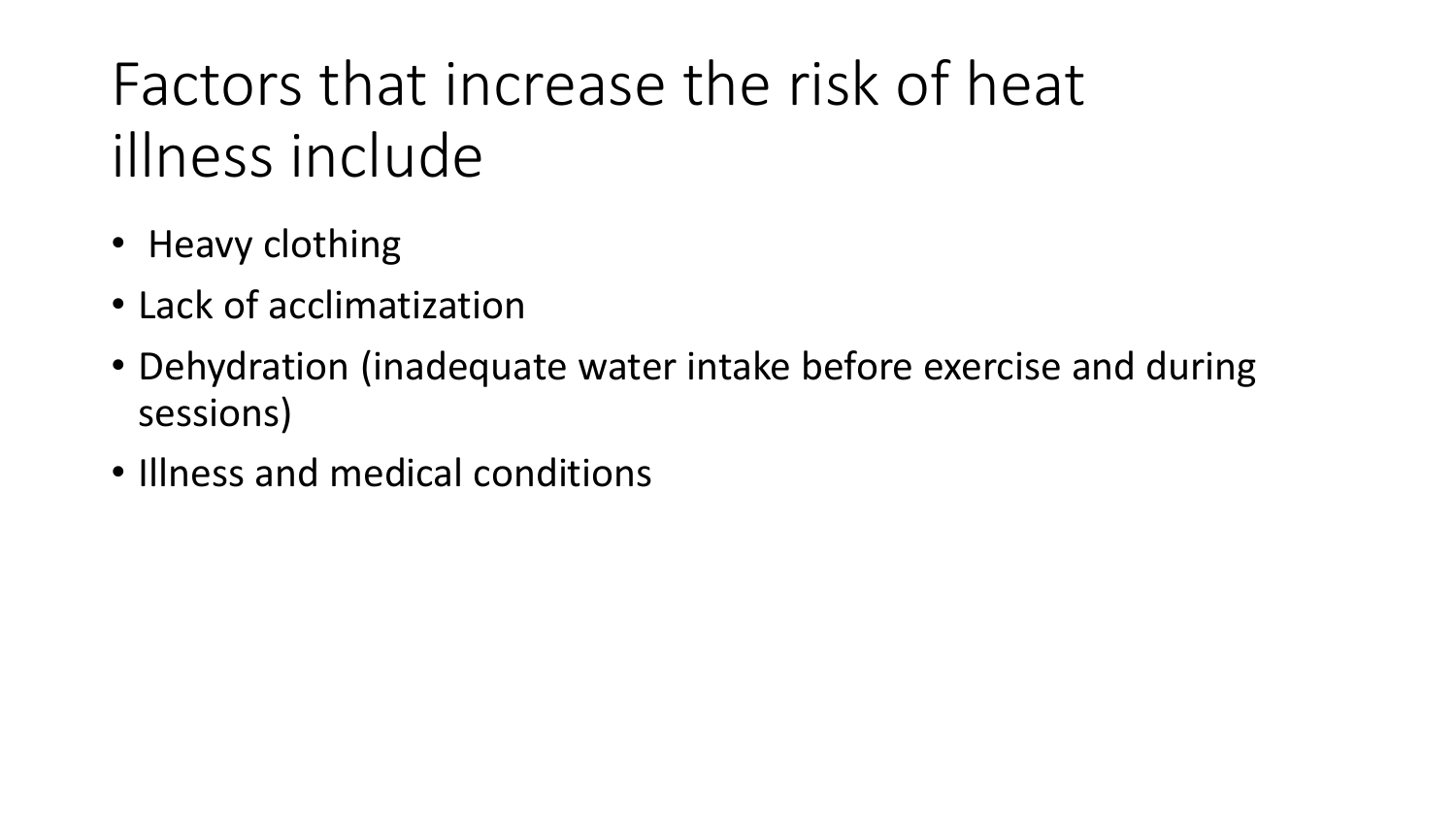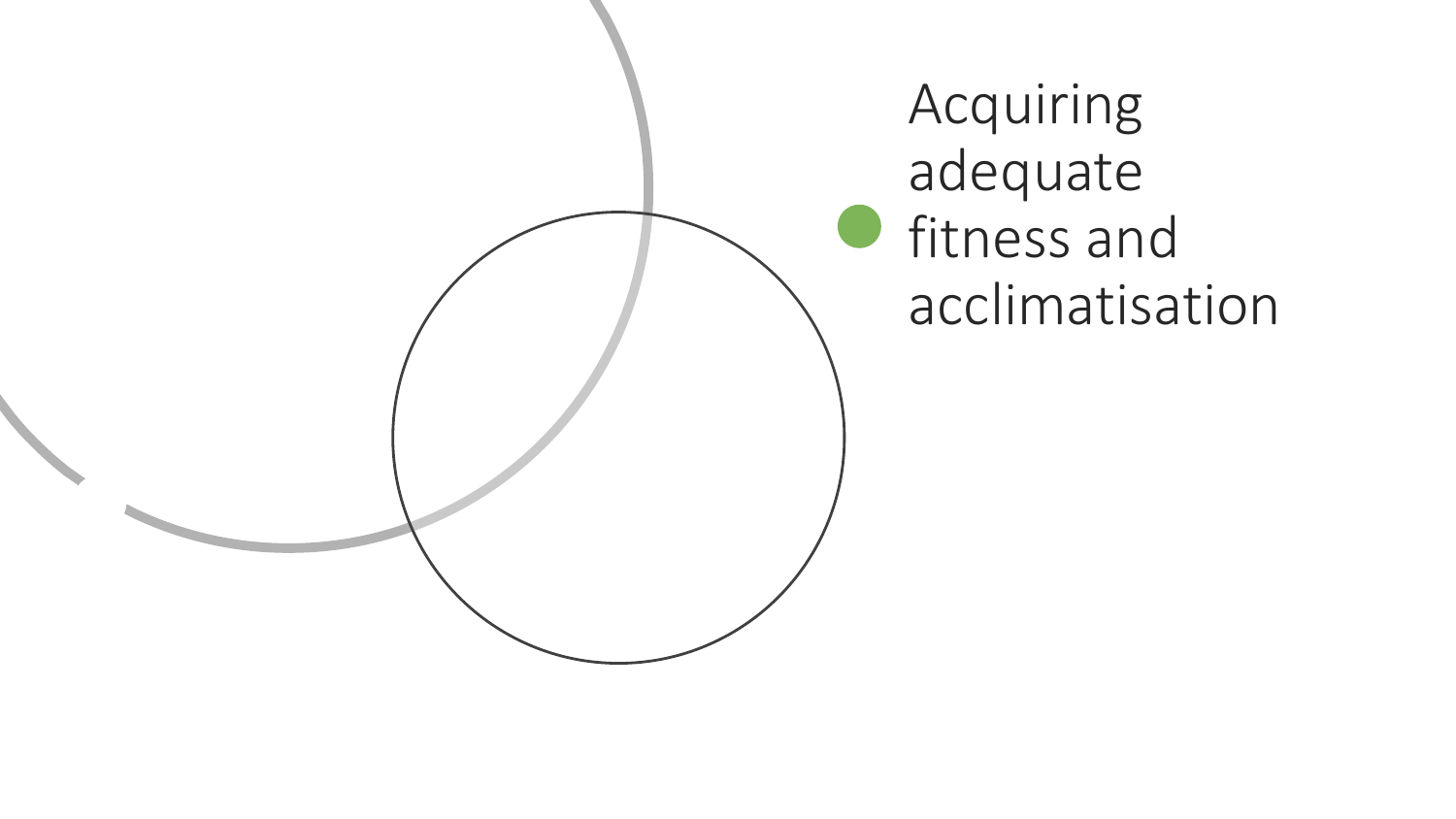Adjusting training and competition intensity to conditions

Exercise intensity in training should be appropriate to current fitness and weather;

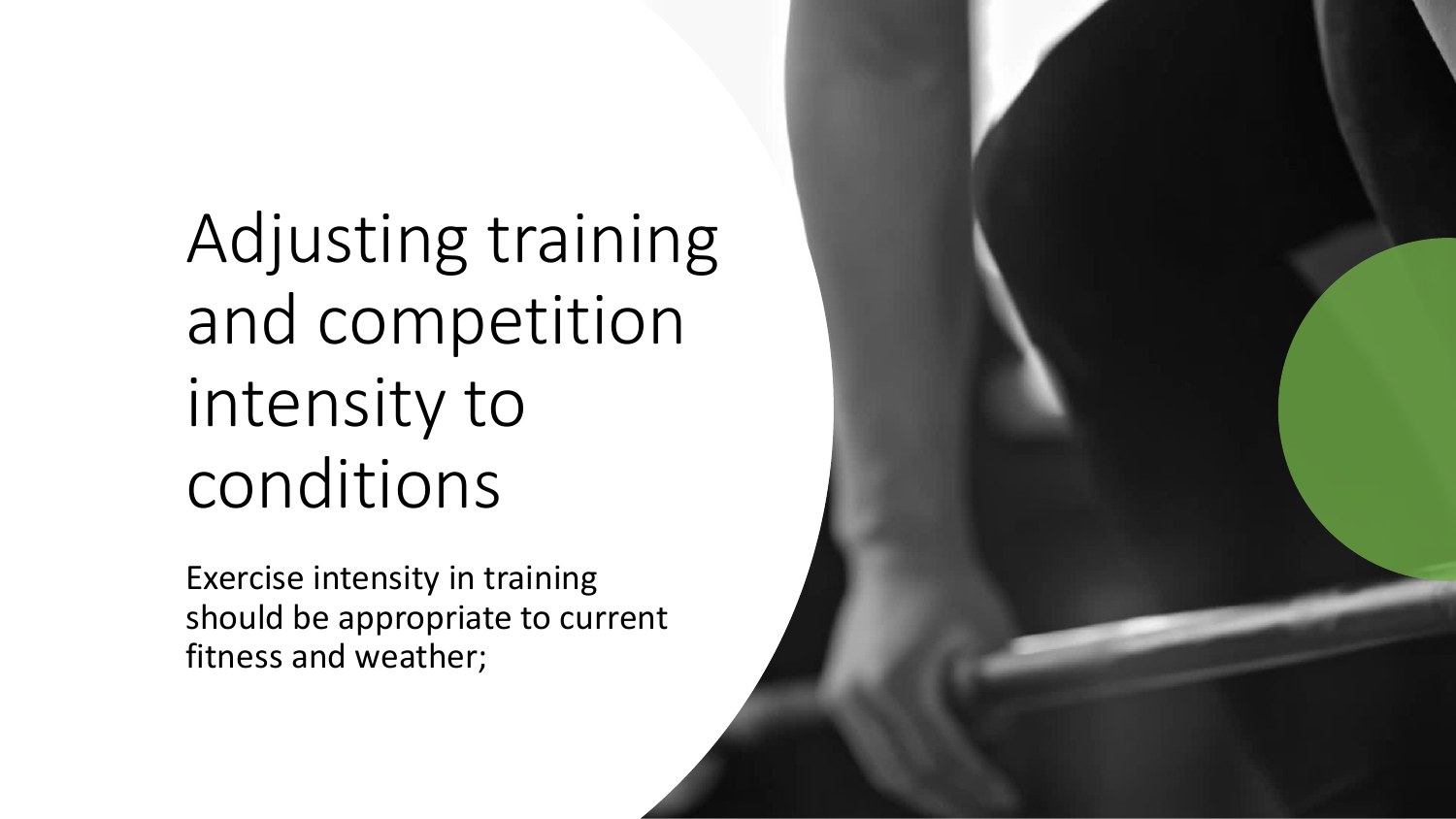#### Timing of sessions

Training sessions and competition involving moderate to high intensity exercise should be scheduled early in the morning or late in the evening In order to avoid the hottest part of the day.

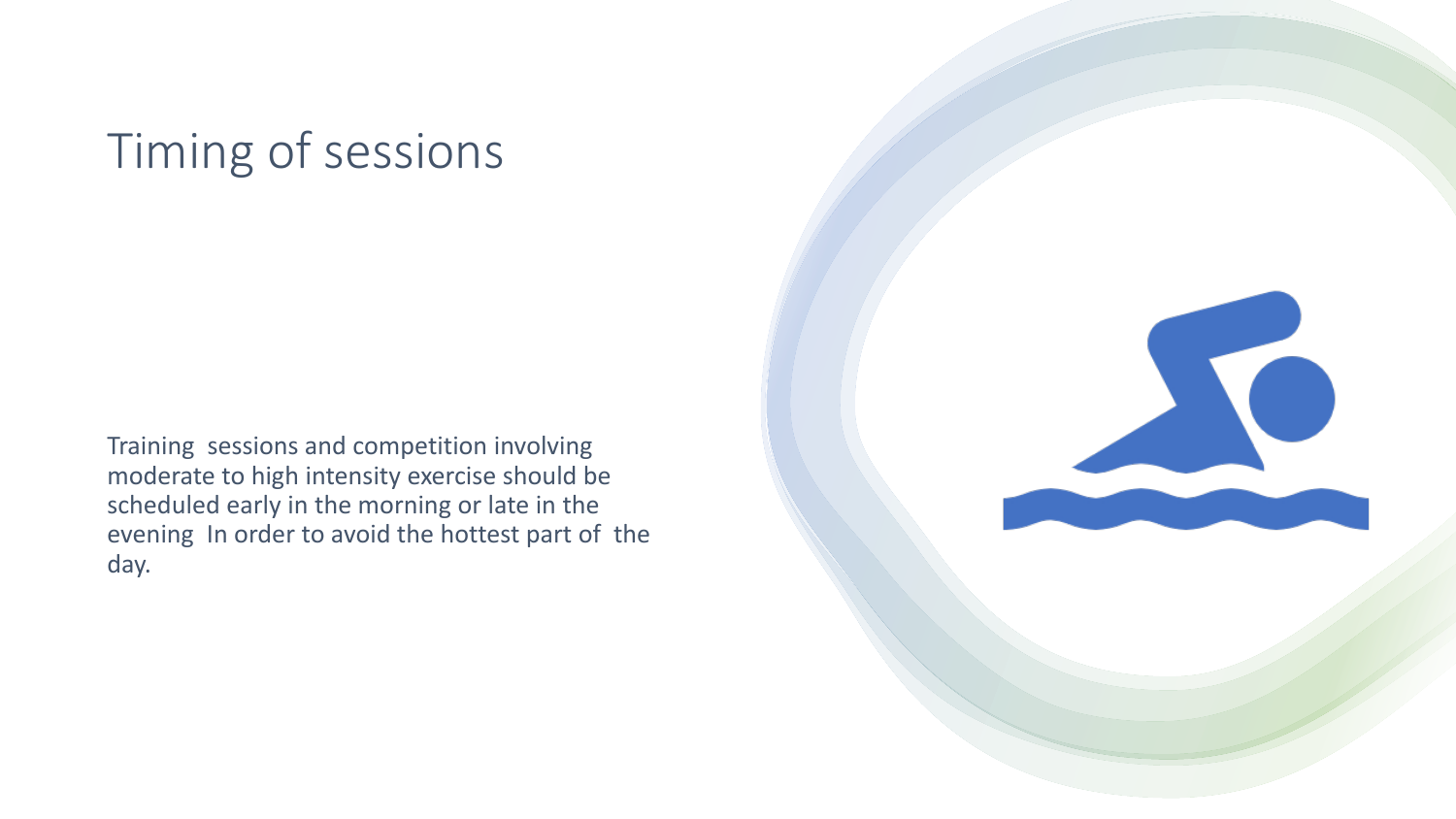#### Heat waves

Extra caution needs to be taken :

I. During unseasonal heat waves or unusually hot or humid weather

II. If an athletes travels from a cool region to a hot or humid climate

In circumstances as above athletes lack acclimatisation and are at increased risk of heat illness.

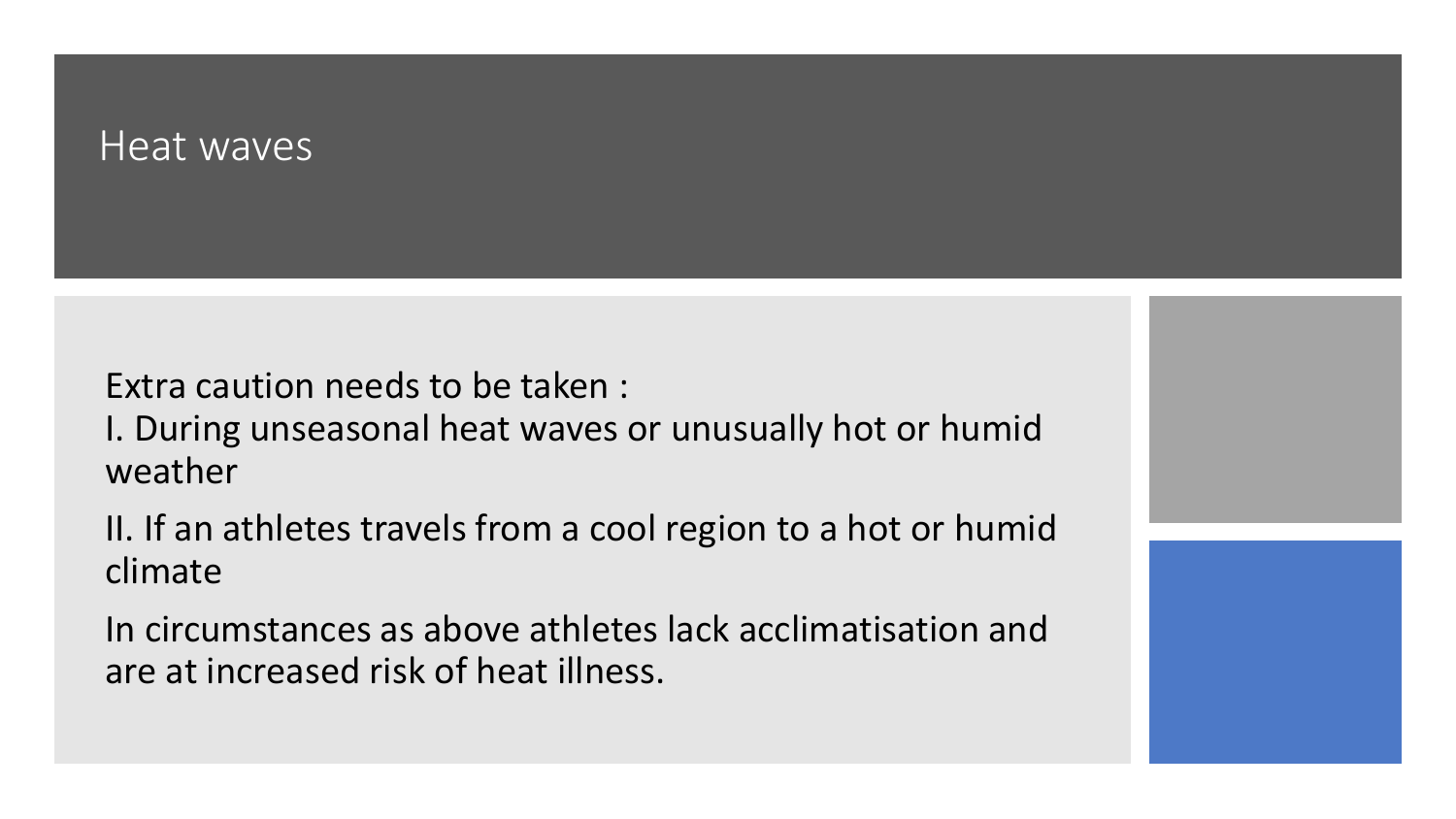### Other considerations

#### Age and medical conditions

Illness/ Virus Infection the last 7-10 days especially those involving fever, respiratory infections, diarrhea e.tc. : Don't compete in a race or do a strenuous exercise if

People over 65, who are taking medication or who are pregnant usually face difficulties exercising in the heat and they have to decrease the exercise intensity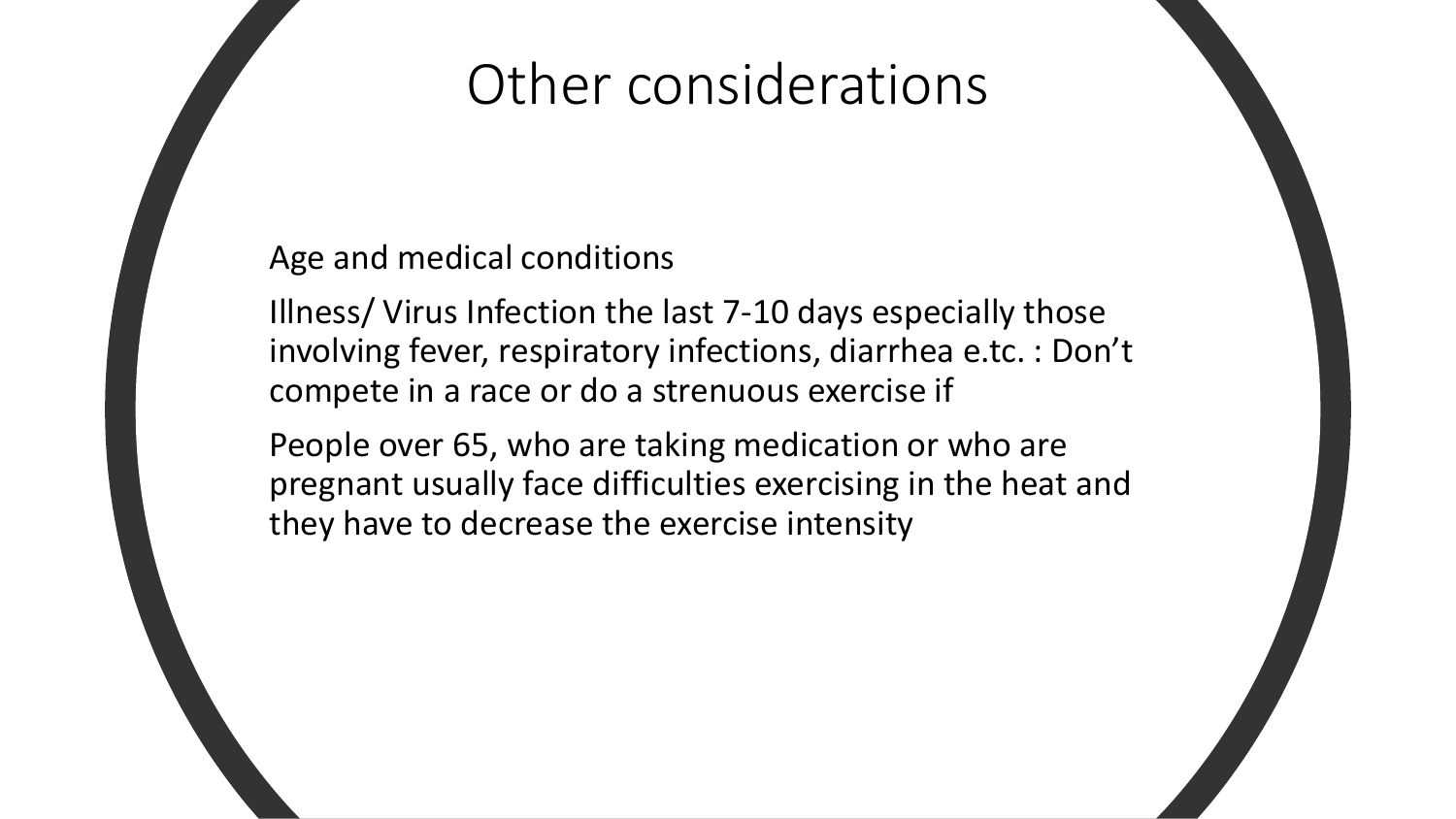

Prior to a training session and competition in the heat, athletes should drink 6 mL of fluid per kg of body mass every 2–3 h in order to start exercise properly huhydrated.

During intense prolonged exercise in the heat, body water mass losses should be minimized (without increasing body weight) to reduce physiological strain and help preserve optimal performance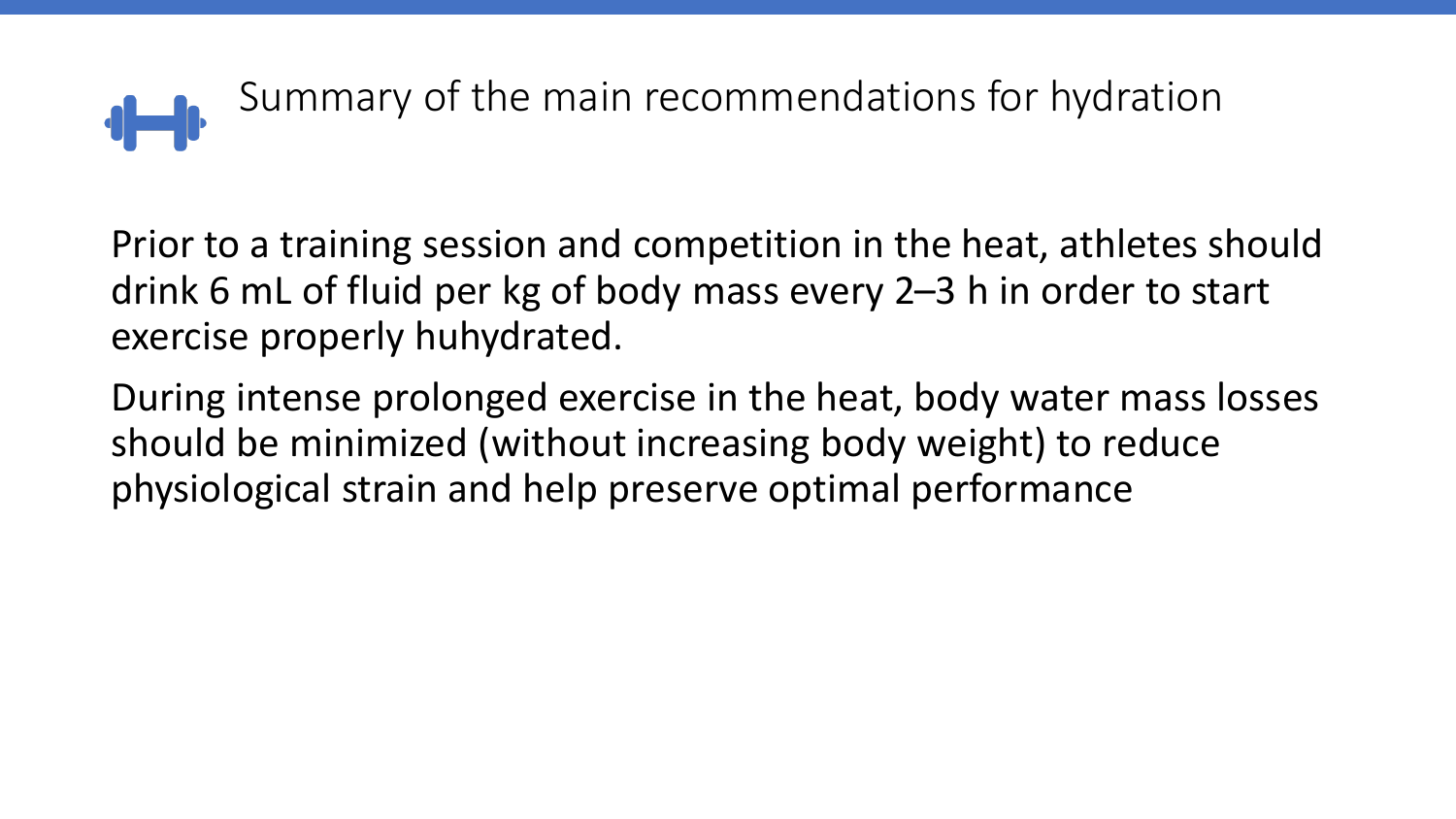# Summary of the main recommendations for hydration

Extra Sodium supplementation should be considered.

Daily morning of body mass and urine specific gravity can provide useful insights into the hydration state of the athlete.

Consider consuming fluids and electrolytes to offset 100-150% of body mass losses.

Recovery procedure should include sodium, carbohydrates, and protein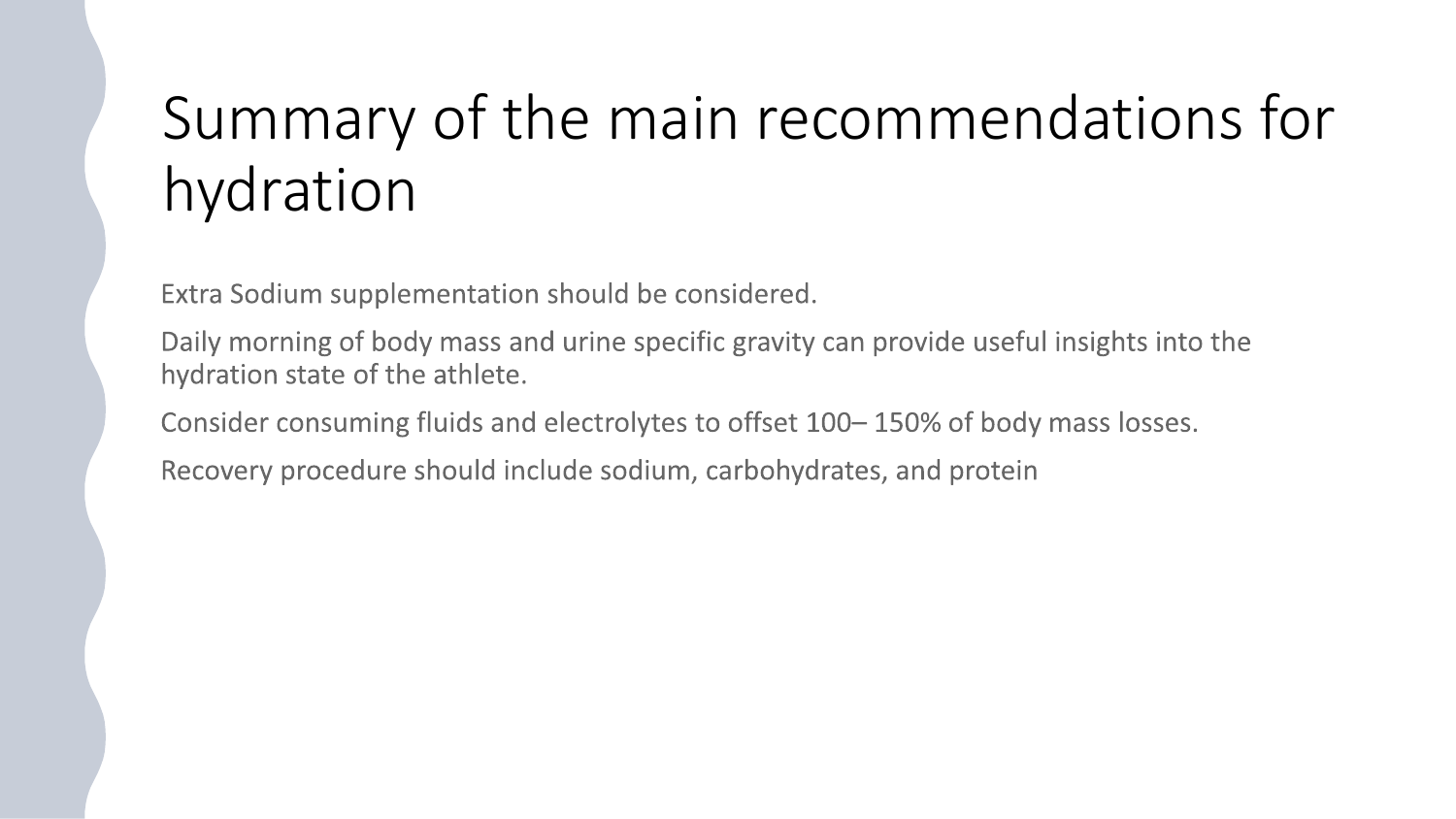

Cooling methods include external and internal methods Precooling may benefit sporting activities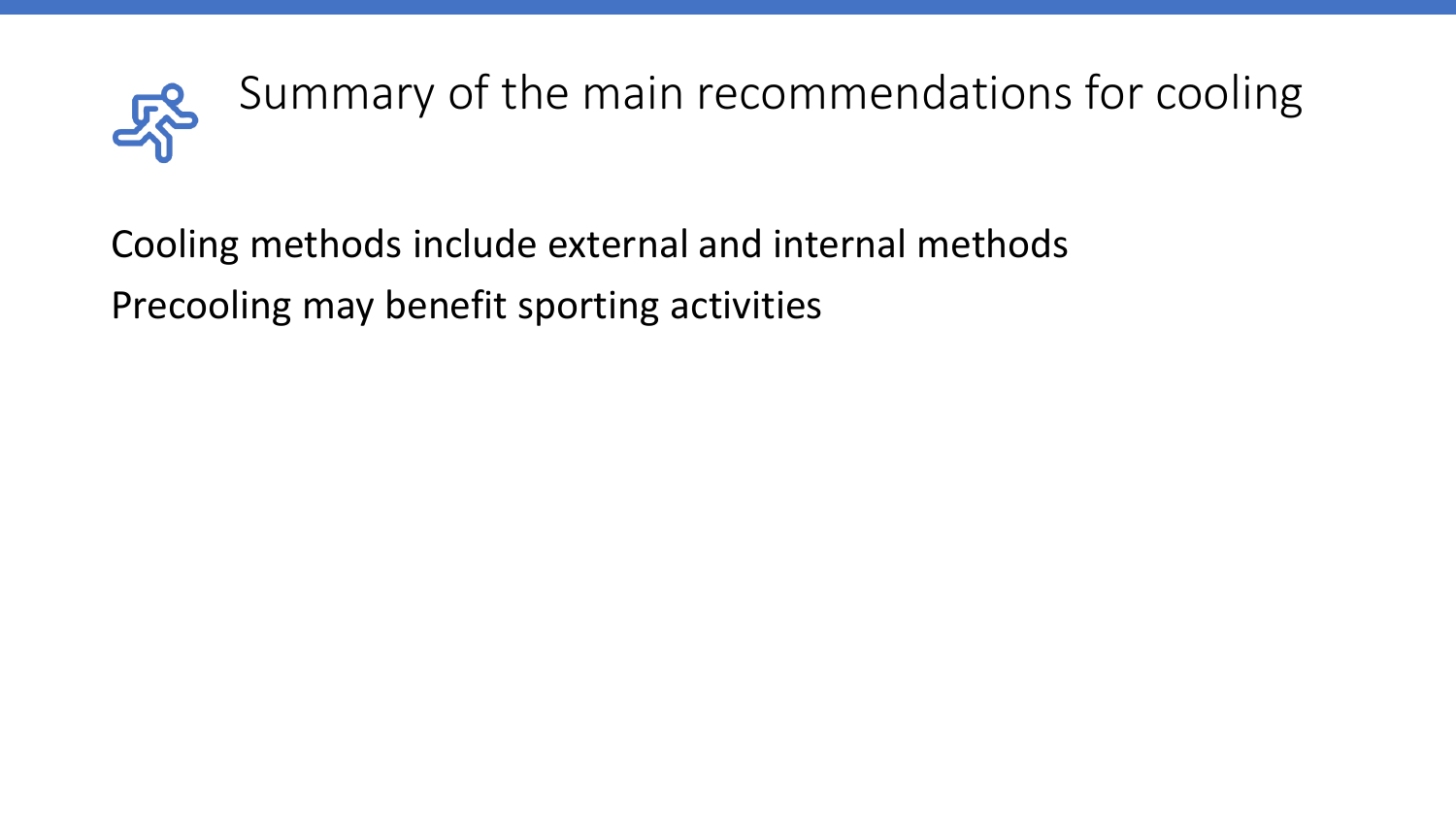# Summary of the main recommendations for cooling

Use fans and ice-cooling vests

The above are considered to provide effective cooling.